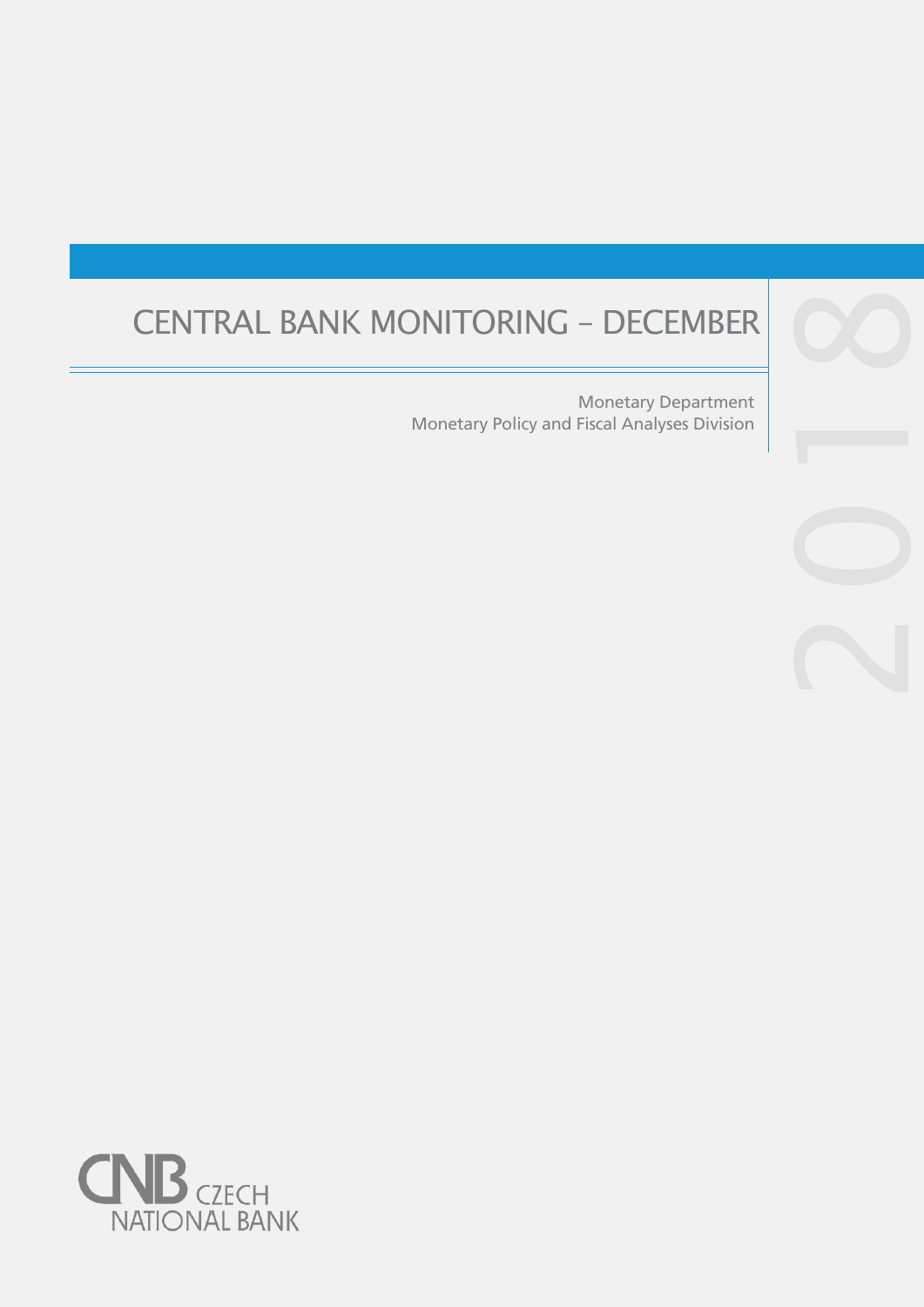## **IN THIS ISSUE**

*Inflation is currently above the inflation targets in most of the economies we monitor, and economic growth continues to show solid rates. The labour markets of most countries remain fairly tight, as reflected in rapid wage growth rates. With the exception of the Fed, central banks' policy rates are below 2%, still giving their economies a monetary policy stimulus and also opening up significant space for monetary policy normalisation. Only the Federal Reserve, the Bank of Canada and the Norges Bank raised rates. Roughly half of the central banks monitored (the Fed, the Riksbank, the Norges Bank, the Bank of Canada and the MNB) can be expected to increase their key rates in the coming months. The ECB ended its asset purchases but will continue to reinvest the principal payments from maturing securities.*  Spotlight *focuses on Islamic finance. In our* Selected speech*, ECB President Mario Draghi emphasises the importance of central bank independence.*

1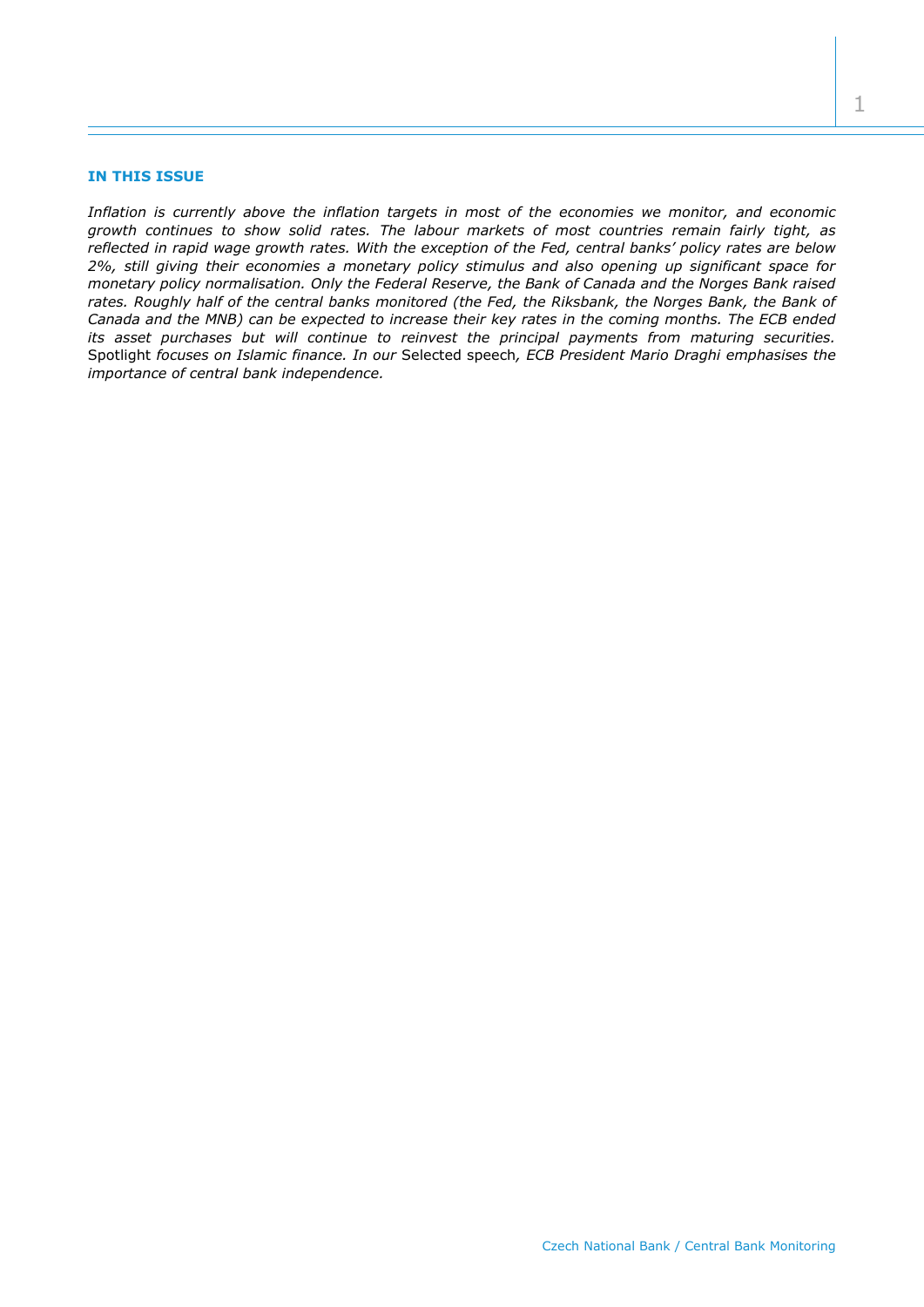# **1. LATEST MONETARY POLICY DEVELOPMENTS AT SELECTED CENTRAL BANKS**

|                                                | <b>Euro area (ECB)</b>                                | <b>USA (Fed)</b>                                       | <b>United Kingdom (BoE)</b>                      |  |
|------------------------------------------------|-------------------------------------------------------|--------------------------------------------------------|--------------------------------------------------|--|
| <b>Inflation target</b>                        | $< 2\%$ <sup>1</sup>                                  | $2%^{2}$                                               | 2%                                               |  |
| <b>MP</b> meetings<br>(rate changes)           | 25 Oct (0.00)<br>13 Dec (0.00)                        | 25–26 Sep <sup>5</sup> (+0.25)<br>$7 - 8$ Nov $(0.00)$ | 1 Nov (0.00)                                     |  |
| <b>Current basic rate</b>                      | $0.00\%$ ; $-0.40\%$ <sup>3</sup>                     | $2.00 - 2.25%$                                         | 0.75%                                            |  |
| <b>Latest inflation</b>                        | 2.0% (Nov 2018) <sup>4</sup>                          | 2.5% (Oct 2018)                                        | 2.4% (Oct 2018)                                  |  |
| <b>Expected MP</b><br>meetings                 | 24 Jan<br>7 Mar                                       | $18 - 19$ Dec <sup>5</sup><br>$30 - 31$ Jan            | 20 Dec<br>7 Feb                                  |  |
| <b>Other expected</b><br>events                | 7 Mar: publication of<br>Eurosystem staff projections | Feb 2019: publication of<br>Monetary Policy Report     | 7 Feb: publication of<br>Monetary Policy Summary |  |
| <b>Expected rate</b><br>movements <sup>6</sup> | $\rightarrow$                                         |                                                        | $\rightarrow$                                    |  |

## **Key central banks of the Euro-Atlantic area**

<sup>1</sup> ECB definition of price stability "below but close to 2%"; <sup>2</sup> January 2012 definition of inflation target; <sup>3</sup> deposit rate; <sup>4</sup> flash estimate; <sup>5</sup> meeting associated with summary of FOMC economic forecasts; <sup>6</sup> direction of expected change in rates in next three months taken from Consensus Forecasts.



The **ECB** kept its policy rates unchanged and expects them to remain at their present levels until at least the end of summer 2019. In line with its previous rhetoric, the ECB announced that it would stop its net asset purchases at the end of this year. However, it will continue to reinvest the principal payments from maturing securities purchased under the asset purchase programme for an extended period of time past the date when it starts raising the key ECB interest rates, and in any case for as long as necessary to maintain favourable liquidity conditions and an ample degree of monetary accommodation. The GDP growth outlook was reduced slightly in December compared with the September forecast. The ECB expects GDP to grow by 1.9% this year, 1.7% in 2019 and 2020 and 1.5% in 2021. The latest estimate for inflation in November is 2.0%. ECB staff projections foresee inflation at 1.8% in 2018, 1.6% in 2019, and slightly under 2% in next two years.

The **Fed** raised its base rate by 0.25 pp to 2.00%–2.25% in September. The rate was left unchanged at the November meeting. According to the FOMC macroeconomic projections, the key rate can be expected to increase by a further 0.25 pp in December 2018 (12 of the 16 FOMC members). A further three rate increases can be expected in 2019. The FOMC expects stronger GDP growth this year and the next than forecasted in June, i.e. 3.1% versus 2.8% in 2018 and 2.5% versus 2.4% in 2019. According to the Fed, the equilibrium interest rate level is around 3% in the long run (up slightly from 2.88%). The unemployment rate outlook for the next three years is below 4%.

The **BoE** kept its key interest rate unchanged (at 0.75%) in November, so the stock of government and corporate bond purchases remained unchanged at GBP 435 billion and GBP 10 billion respectively. According to the bank, aggregate supply and demand are broadly in balance. The BoE expects GDP to grow by 1.75% per year on average over the coming three years, assuming a gradually rising path of interest rates. The labour market remains tight and the unemployment rate is its lowest since the mid-1970s. Inflation is projected to remain above the target for most of the three-year forecast period and to drop to the target at the end of the third year.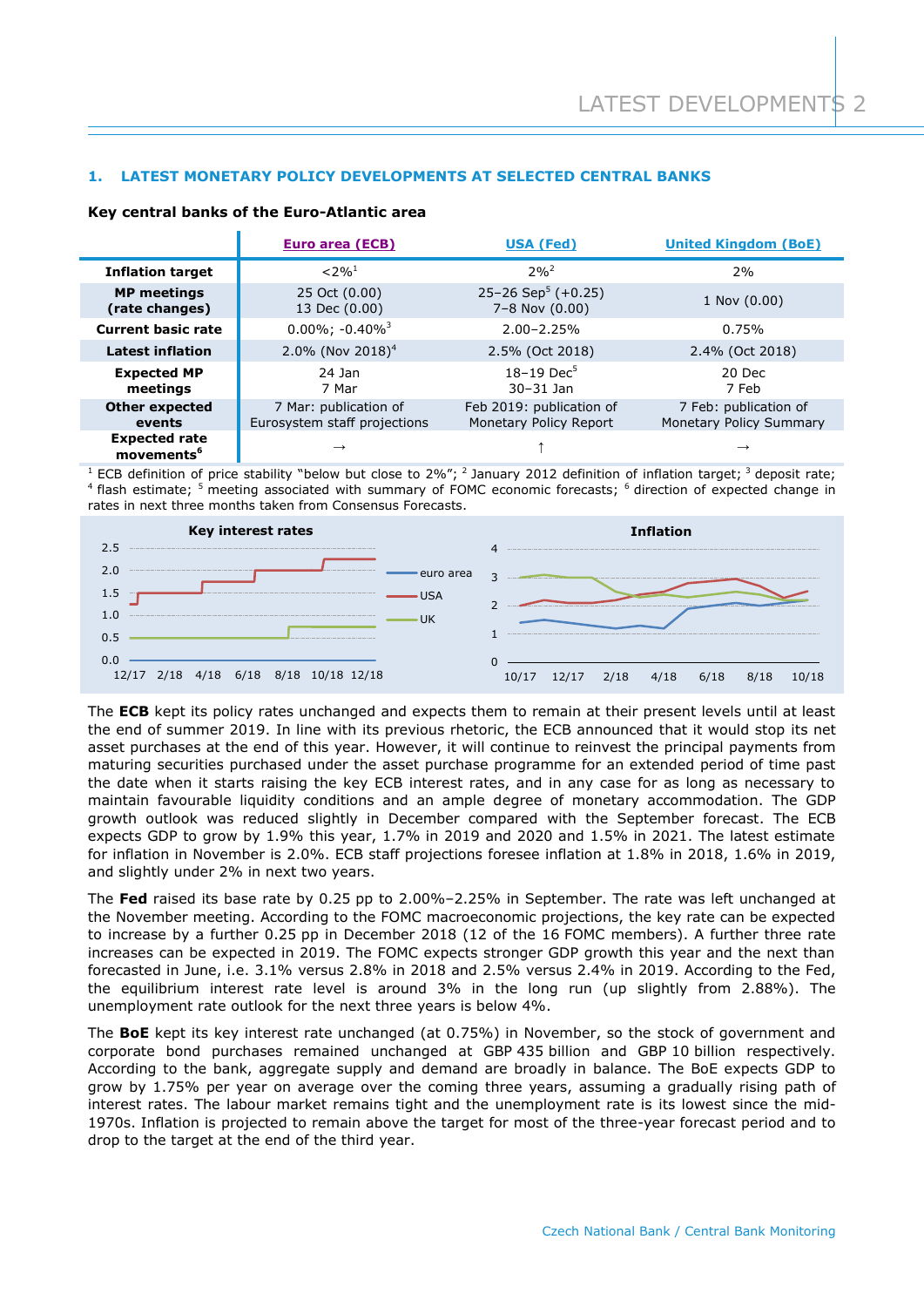|                                                   | <b>Sweden (Riksbank)</b>                         | <b>Hungary (MNB)</b>                              | <b>Poland (NBP)</b>                                                  |
|---------------------------------------------------|--------------------------------------------------|---------------------------------------------------|----------------------------------------------------------------------|
| <b>Inflation target</b>                           | $2%^{3}$                                         | 3%                                                | 2.5%                                                                 |
| <b>MP</b> meetings<br>(rate changes)              | 23 Oct (0.00)                                    | 18 Sep (0.00)<br>16 Oct (0.00)<br>20 Nov (0.00)   | $2 - 3$ Oct $(0.00)$<br>$6 - 7$ Nov $(0.00)$<br>$4 - 5$ Dec $(0.00)$ |
| <b>Current basic rate</b>                         | $-0.50\%$ ; $-1.25\%$ <sup>2</sup>               | $0.9\%$ ; $-0.15\%$ <sup>2</sup>                  | 1.50%                                                                |
| <b>Latest inflation</b>                           | 2.4% (Oct 2018)                                  | 3.8% (Oct 2018)                                   | $1.2\%$ <sup>4</sup> (Nov 2018)                                      |
| <b>Expected MP</b><br>meetings                    | 19 Dec<br>12 Feb                                 | 18 Dec<br>29 Jan<br>26 Feb                        | $8-9$ Jan<br>$5-6$ Feb<br>$5-6$ Mar                                  |
| <b>Other expected</b><br>events                   | 13 Feb: publication of<br>Monetary Policy Report | 17 Dec: publication of<br><b>Inflation Report</b> | 11 Mar: publication of<br><b>Inflation Report</b>                    |
| <b>Expected rate</b><br>$move$ ments <sup>1</sup> |                                                  |                                                   |                                                                      |

# **Selected central banks of inflation-targeting EU countries**

Direction of expected change in rates in next three months taken from Consensus Forecast survey; <sup>2</sup> deposit rate; <sup>3</sup> CPIF – consumer price index including fixed interest rate; <sup>4</sup> preliminary estimate.



The **Riksbank** left its policy rate at -0.5% but expects it to be raised by 0.25 pp either in December this year or in February 2019. Two Executive Board members voted for a rate increase of 0.25 pp in October. The Riksbank is continuing to reinvest principal payments and coupon payments in the market. Inflation rose to 2.4%, due mainly to rapidly rising energy prices. In its October forecast, the Riksbank kept its CPIF inflation outlook at 2.2% for 2018, 2.1% for 2019 and 1.9% for 2020. It lowered its GDP growth forecast for this year from 2.9% to 2.3% and expects growth of 1.9% for next year and 2.0% for 2020. It expects unemployment of between 6.3% and 6.5% over the next three years.

The **MNB** maintained its base rate at 0.9% and its deposit rate at -0.15%. It expects inflation to increase over the medium term due to growth in domestic demand and wages. Inflation rose to 3.8% and core inflation to 2.6%, due mainly to a sharp rise in components such as fuel and food prices. The Hungarian economy grew by 4.8% in the third quarter and is expected to maintain this pace this year. GDP growth will stand at 4.4% in 2018 as a whole and then slow from 2019. Rapid growth in corporate loans continues. The MNB will phase out the three-month deposit facility by the end of the year and required reserves will become the main monetary policy instrument. The MNB will launch the Funding for Growth Scheme Fix at the beginning of 2019 and will sterilise excess liquidity using a preferential deposit facility bearing interest at the base rate (see [here](http://www.mnb.hu/letoltes/monpol-eszkoztar-strategiai-keretrendszer-en.PDF) for details). The MNB also ended mortgage bond purchases in the secondary market and will also end purchases in the primary market by the end of 2018.

The **NBP** left its interest rate unchanged at 1.5% over the past three months. GDP growth (5.1% in Q3) is being driven mainly by strong consumer demand, fuelled by increasing employment and wages. Despite this, consumer inflation remains moderate. According to the November forecast, the NBP expects GDP growth of 4.8% this year, 3.6% in 2019 and 3.4% in 2020. Assuming a constant 3M WIBOR at 1.7%, the NBP expects inflation of 1.8% in 2018, rising to 3.2% in 2019 and falling to 2.9% in 2020.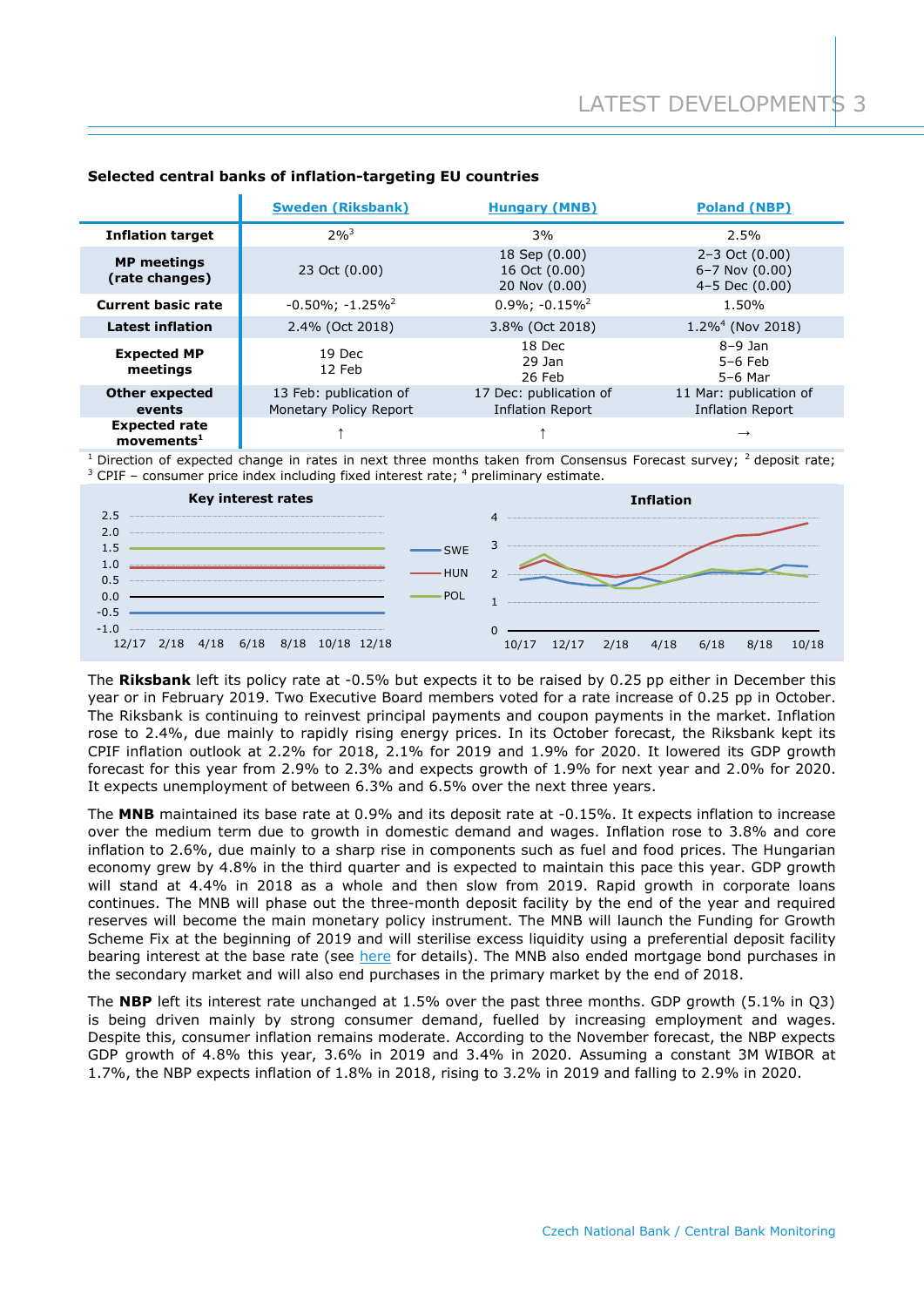|                                                | <b>Norway (NB)</b>                               | <b>Switzerland (SNB)</b>                            | <b>New Zealand (RBNZ)</b>                                     | <b>Canada (BoC)</b>                             |
|------------------------------------------------|--------------------------------------------------|-----------------------------------------------------|---------------------------------------------------------------|-------------------------------------------------|
| <b>Inflation target</b>                        | $2%^{5}$                                         | $0 - 2%$                                            | 2%                                                            | 2%                                              |
| <b>MP</b> meetings<br>(rate changes)           | 20 Sep (0.25)<br>25 Oct (0.00)<br>13 Dec (0.00)  | 20 Sep (0.00)<br>13 Dec (0.00)                      | 27 Sep (0.00)<br>8 Nov (0.00)                                 | 24 Oct $(+0.25)$<br>5 Dec (0.00)                |
| <b>Current basic</b><br>rate                   | 0.75%<br>$-0.25\%$ <sup>1</sup>                  | from -1.25% to<br>$-0.25\%^2$ ; $-0.75\%^3$         | 1.75%                                                         | 1.75%                                           |
| <b>Latest inflation</b>                        | 3.5% (Nov 2018)                                  | $0.9\%$ <sup>6</sup> (Nov 2018)                     | 1.9% (2018 03)                                                | 2.4% (Oct 2018)                                 |
| <b>Expected MP</b><br>meetings                 | 24 Jan<br>21 Mar<br>9 May                        | 21 Mar                                              | 13 Feb                                                        | 9 Jan<br>6 Mar                                  |
| <b>Other expected</b><br>events                | 21 Mar: publication of<br>Monetary Policy Report | 19 Dec: publication of<br><b>Quarterly Bulletin</b> | 13 Feb: publication of<br><b>Monetary Policy</b><br>Statement | 9 Jan: publication of<br>Monetary Policy Report |
| <b>Expected rate</b><br>movements <sup>4</sup> |                                                  | $\rightarrow$                                       | $\rightarrow$                                                 |                                                 |

# **Other selected inflation-targeting countries**

<sup>1</sup> Only on reserves exceeding quota ("reserve rate"); <sup>2</sup> chart displays centre of band; <sup>3</sup> negative deposit rate on banks' account balances held at SNB, graded according to balance amounts; <sup>4</sup> direction of expected change in rates in next three months taken from Consensus Forecasts or, in the case of New Zealand, from RBNZ survey; <sup>5</sup> inflation target lowered from 2.5%; <sup>6</sup> preliminary estimate.



As expected, the **NB** increased its policy rate by 0.25 pp to 0.75% in September. It also raised the rate on reserves in excess of banks' individual quotas by 0.25 pp to -0.25%. The rates were left unchanged at the October and December meetings. The NB expects the policy rate to rise gradually to 2% at the end of 2021, with the first interest rate increase of 0.25 pp to 1.00% planned for March 2019. The Norwegian economy will expand by 2.4% in 2018 and 2.3% in 2019. The positive output gap is forecasted to widen until the start of 2020, before gradually narrowing. Inflation is projected to approach the 2% inflation target from below. On 12 December, the NB advised the Norwegian Ministry of Finance to increase the countercyclical capital buffer to 2.5%, effective from 31 December 2019; the buffer will thus attain its highest possible level.

The **SNB** is maintaining the target range for its monetary policy rate (3M LIBOR) in negative territory (at between -1.25% and -0.25%). The rate on banks' account balances with the SNB also remains at -0.75%. The SNB continues to reserve the right to intervene in the foreign exchange market as necessary. It anticipates slightly lower GDP growth of 2.5% for 2018 than in the previous forecast, slowing to 1.5% in 2019. The bank left its inflation forecast for 2018 at 0.9% and revised down its forecast for 2019 from 0.8% to 0.5% and that for 2020 from 1.2% to 1.0%.

The **RBNZ** left its official rate at 1.75% and expects to keep it at this level into 2020. Inflation was 1.9% in 2018 Q3 and will rise above the inflation target in the medium term as capacity pressures build. Employment is around its maximum sustainable level. A further rise in employment will depend on firms' willingness to hire workers at higher wages, which would push up inflation. Economic growth was 2.5% in 2018 Q2. According to the RBNZ forecast, the economy will expand at a rate of around 3% next year.

The **BoC** raised its key rate by a further 0.25 pp to 1.75% in October. Canada's economy is operating close to its potential, and inflation, at 2.4% in October, is above target. GDP growth will be about 2% in the second half of this year and 2.1% in 2019, before slowing to 1.9% in 2020. The BoC expects inflation to return to the target during 2019 after temporary inflationary factors, such as increases in fuel prices and minimum wages, fade out.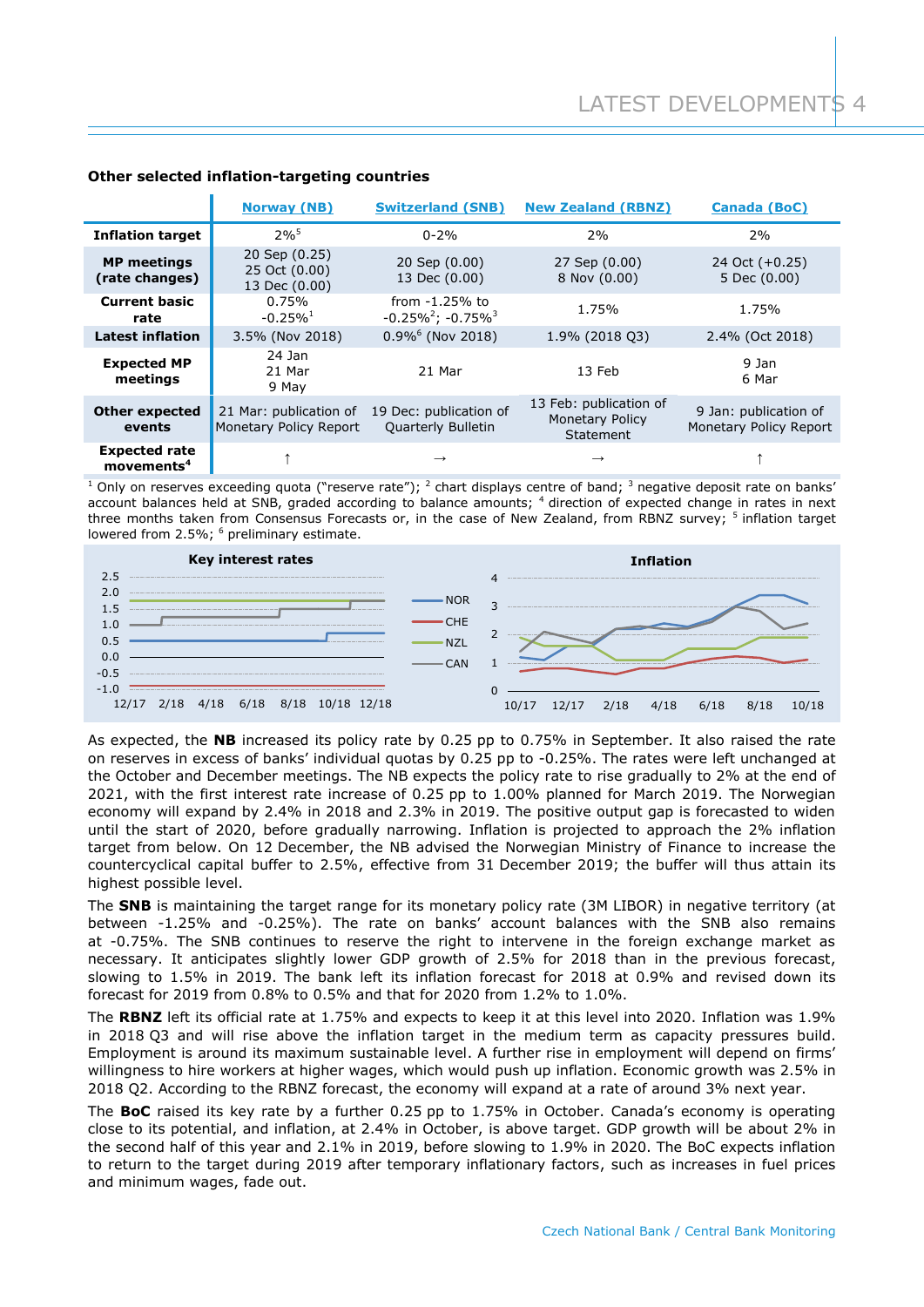# **2. NEWS OVER THE LAST THREE MONTHS**

## **[Federal Reserve to review its monetary policy in 2019…](https://www.federalreserve.gov/newsevents/pressreleases/monetary20181115a.htm)**

The Federal Reserve announced that next year it will review the strategies, tools and communication practices it uses to pursue its mandate. Beginning around the middle of 2019, Fed policymakers will discuss the perspectives offered during its outreach events with a broad range of interested stakeholders. On 4–5 June 2019, the Fed will organise a research conference at the Federal Reserve Bank of Chicago, with speakers and panellists from outside the Federal Reserve System. As part of the changes in communication, Fed Chairman Jerome Powell had already announced that from January 2019 the Fed will hold a press conference after every FOMC meeting.

# **…and considers changing [its key interest rate](https://www.federalreserve.gov/monetarypolicy/fomcminutes20181108.htm)**

At their November meeting, the FOMC members discussed the possibility of choosing alternative interest rates in a situation of abundant excess reserves. The Fed's current key interest rate is the federal funds rate (FFR). The rates discussed included in particular the [overnight bank funding rate \(OBFR\),](https://apps.newyorkfed.org/markets/autorates/obfr) calculated using federal funds transactions and certain Eurodollar transactions. Participants will continue their discussion at upcoming meetings.

## **[Slovak central bank governor resigns](https://www.nbs.sk/en/press/all-press-releases/press-releases-common/press-release/_statement-from-the-nbs-bank-board-s-22nd-meeting-of-2018)**

NBS Governor Jozef Makúch announced his resignation with effect from 1 March 2019. He will therefore not conclude his second six-year mandate. He has served as governor since 2010. Current Slovak Minister of Finance Peter Kažimír, who has confirmed his interest in the position, is expected to succeed him.

## **[BoC publishes staff economic projections for first time](https://www.bankofcanada.ca/2018/11/bank-canada-publishes-staff-economic-projections/)**

The Bank of Canada launched a database with more than 30 years of [past staff economic projections](https://www.bankofcanada.ca/rates/staff-economic-projections/) of the Canadian economy. These projections serve as a starting point for quarterly Monetary Policy Report forecasts and interest rate decisions. The series are published with a five-year lag, with annual updates to follow.

#### **[Amir Yaron appointed Bank of Israel governor](https://www.boi.org.il/en/NewsAndPublications/PressReleases/Pages/18-11-2018.aspx)**

Professor Amir Yaron from the Wharton School of the University of Pennsylvania was appointed to head the Bank of Israel (BoI) from 12 November. As governor he will succeed Karnit Flug, whose five-year term has ended. In honour of the outgoing governor, the BoI organised a farewell conference.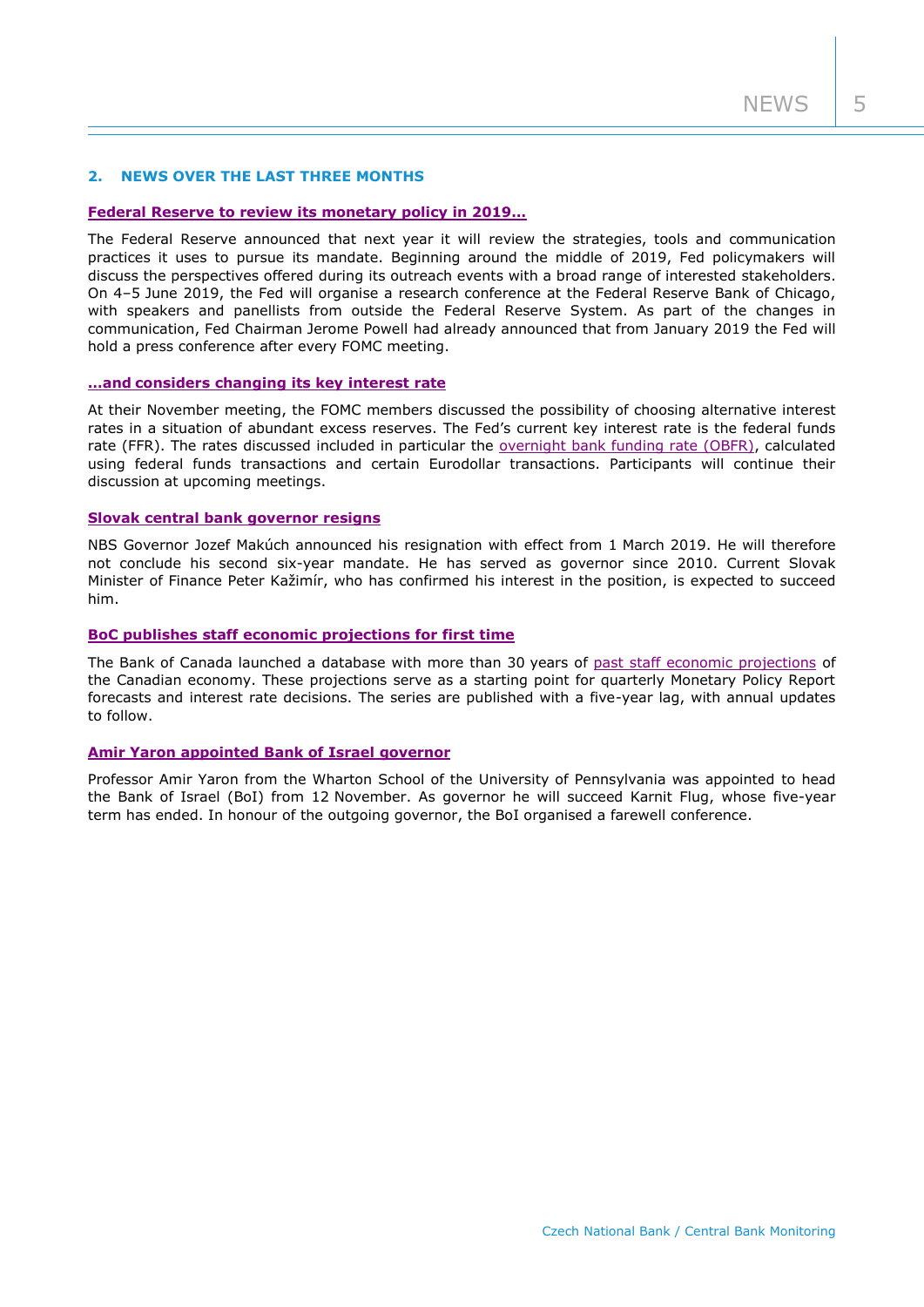# **3. SPOTLIGHT: ISLAMIC BANKING**

*The system of Islamic financial institutions operating in conformity with Islamic law – Islamic finance for short – is currently only a small share of global finance, but it continues to grow in size and significance. Western central banks and other international institutions are therefore beginning to track the status and condition of this until recently marginal part of the financial sector and are trying to avert any problems arising from its specific nature. This edition of* Spotlight *briefly presents the issue of the Islamic financial sector and mentions the most acute problems Islamic finance needs to address.*

#### **The size and structure of the Islamic financial sector**

Islamic finance is a small but continuously expanding part of the global financial system. At just over USD 2 trillion, it currently accounts for less than 2% of global financial assets. Islamic financial products are offered in more than 60 countries, while Islamic banks are classed as systemically important in 12 countries. $<sup>1</sup>$ </sup>

Islamic finance is concentrated mainly in countries of the Middle East and Southeast Asia. Of the total volume, the  $GCC<sup>2</sup>$  countries account for more than 40%, the Middle East and North Africa region for almost 30%, Asia for about 25% and other regions for the rest; Europe makes up around 1% of total Islamic finance at present. $3$  The largest Islamic financial markets are Iran and Saudi Arabia. Most large global financial centres, among them London, Luxembourg, Singapore and Hong Kong, also allow trading in Islamic products.

The most important international organisation of Islamic financial institutions is the Islamic Financial Services Board (IFSB) headquartered in Malaysia, whose members comprise 78 regulatory and supervisory authorities and over 100 international and national organisations from almost 60 jurisdictions. The main objective of the IFSB is to

-



issue global standards and guiding principles for Islamic financial institutions. The IFSB also conducts research and coordinates initiatives on Islamic finance-related issues, as well as organising seminars and conferences for regulators and other industry stakeholders. In addition, it publishes reports on the condition and stability of Islamic finance every year.

The IMF and the World Bank are also paying attention to Islamic finance. The IMF has published a paper on the financial stability of Islamic banks as a whole and has prepared case studies of some countries.<sup>4</sup> In 2019, it will also start to monitor the condition of Islamic banks and issue recommendations on improving regulation in reports on the financial sectors of selected countries (especially those where Islamic banks are systemically important – see above). In these recommendations, the IMF will apply the IFSB's guiding principles, among other things. The IMF is already trying to push for greater consistency in the application of rules in the Islamic financial sector and warns that some Shari'ah-compliant products are so complex as to be able to slow economic growth and lead to financial instability.

 $1$  The criterion of systemic importance of the Islamic banking sector, namely a situation where it exceeds 15% of the assets of the domestic banking sector – is currently met in 12 countries: Iran, Sudan, Brunei, Saudi Arabia, Kuwait, Qatar, Malaysia, the United Arab Emirates, Bangladesh, Djibouti and Jordan. Bahrain is just below the 15% threshold; Yemen has been excluded from this group in the past year due to a lack of credible data. Islamic banking accounts for 100% of the banking sectors in Iran and Sudan.

<sup>&</sup>lt;sup>2</sup> The GCC (Gulf Cooperation Council, the Cooperation Council for the Arab States of the Gulf) consists of Bahrain, Qatar, Kuwait, Oman, Saudi Arabia and the United Arab Emirates.

<sup>&</sup>lt;sup>3</sup> Islamic banks, or Islamic "windows" of conventional banks, operate mainly in Turkey and the UK. The latter is the main centre and pioneer of Islamic finance in the Western world and in 2014 became the first non-Muslim country to issue government sukuk. The Bank of England joined the international Islamic Financial Services Board (IFSB) in 2015. Spain and Poland are also showing an interest in Islamic finance.

[Ensuring Financial Stability in Countries with Islamic Banking](https://www.imf.org/en/Publications/Policy-Papers/Issues/2017/02/21/PP-Ensuring-Financial-Stability-in-Countries-with-Islamic-Banking) (IMF, February 2017) and the follow-up Multi-Country [Report: Ensuring Financial Stability in Countries with Islamic Banking](https://www.imf.org/en/Publications/CR/Issues/2017/06/20/Multi-Country-Report-Ensuring-Financial-Stability-in-Countries-with-Islamic-Banking-Case-44969) (IMF, June 2017).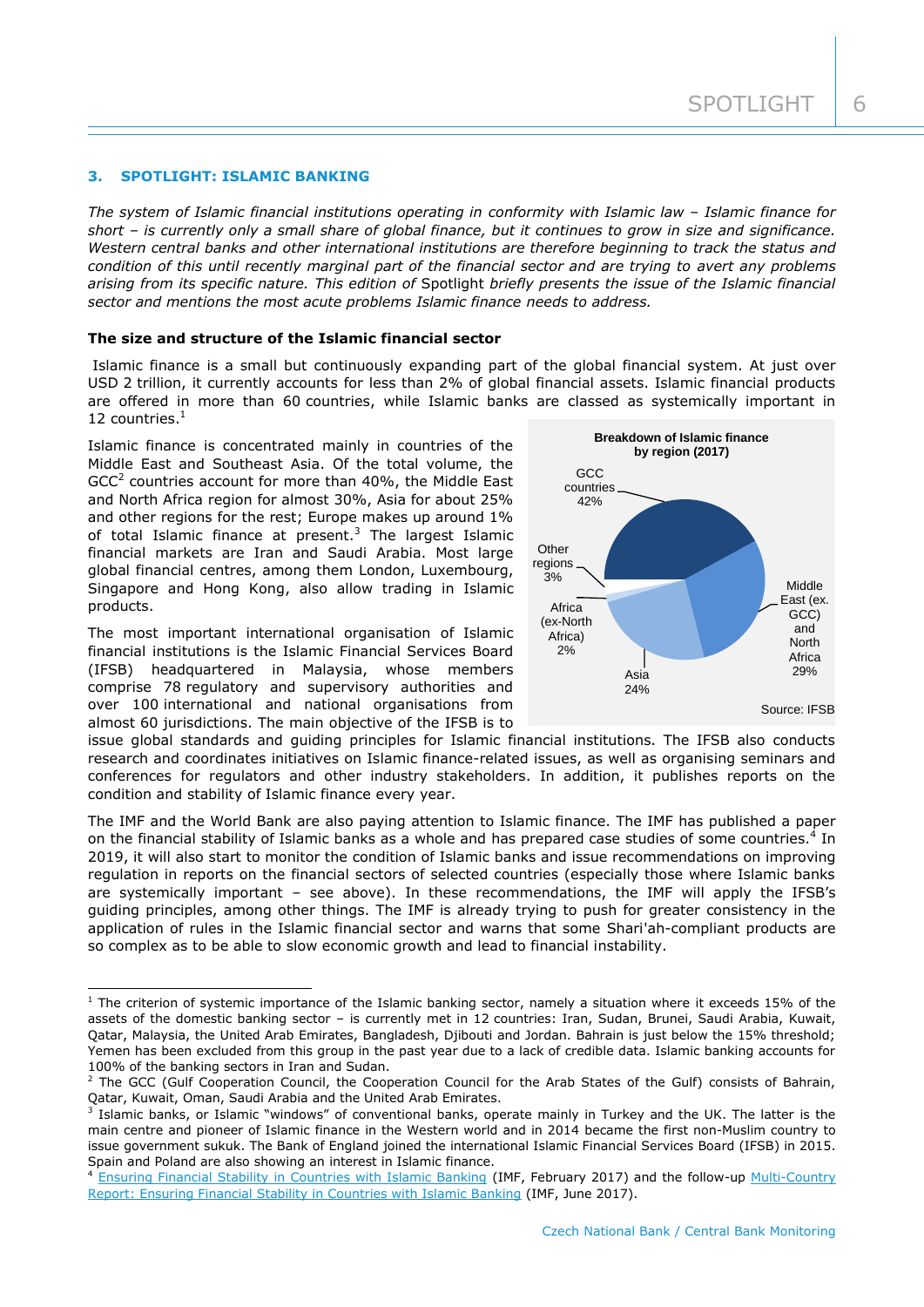SPOTLIGHT | 7





mainly by low oil prices and the poor condition of some Islamic countries' economies. It increased in size by 7% year on year in 2016 and 8.3% in 2017. All components of Islamic finance (the banking sector, the insurance sector and particularly capital markets) contributed to the growth in 2017.

However, the banking sector remains the biggest component of Islamic finance, accounting for more than three-quarters of the total. Insurance (takaful) accounts for a little over 1% and the rest (about 23%) is made up of Islamic capital markets (trading mainly in Islamic bonds – sukuk $5$  and also capital and commodity funds and money market funds). Special Islamic stock indices started to be created for capital markets in the late 1990s. The first Dow Jones Islamic Market index (DJIM World) and the first FTSE Shariah Global index were launched in 1999, and the S&P Shariah indices were introduced in subsequent years.

**The specific nature of Islamic finance**

The Islamic economic and financial system is specific in combining the conventional financial system with the principles of Islamic law and ethics. The basic principles include a prohibition of giving and taking interest, a prohibition of engaging in speculative behaviour and gambling in general, and a prohibition of financing activities that Islam considers harmful to society (investing in alcohol and tobacco producers, pork processing, gambling and the arms and pornographic industries, for example, is therefore not permitted). Transactions should also be oriented to the real economy and the parties should share the profit or loss.

Given the ban on using interest, Islamic financial companies must structure their financial products differently than conventional financial firms to be able to somehow generate a profit and motivate clients to deposit cash. This mostly involves the use of an underlying asset. A profit may thus be made on trading in assets (such as commodities) or leasing or selling assets (such as property, manufacturing firms and equipment) on a hire-purchase basis, for example (see Box 1 for details). This results in wider activity structures (and different balance sheet structures) than in traditional banks, as Islamic banks are involved as partners in property investments and commodity trades, for example, besides the usual acquisition of deposits and provision of funds to investors.

The first modern Islamic banks were established in Egypt and Malaysia in the 1960s. Commercial Islamic banking began to develop on a large scale in the 1970s as capital flowed into oil-exporting countries during the oil crisis. In recent decades, Islamic finance has also become attractive to traditional Western-style financial institutions, which have started to offer Islamic financial products on the international

-

#### **Box 1: The most common instruments used in Islamic finance**

**Murabahah** – a deferred payment purchase where the bank, instead of providing a loan to purchase a product, buys the product itself and lets the client use it. However, the bank owns the product until its purchase price and a profit margin is paid.

**Mudarabah** – a silent partnership where one party (the bank) invests capital in a project and the other party supplies knowhow and the project manager. The two parties split the profit at a ratio agreed in advance.

**Musharakah** – a partnership where two or more parties invest funds in a project and share the profit or loss on the investment proportionately (in relation to the capital invested).

**Istisna** – a contract to deliver a turn-key project. It is used mostly in construction. The bank finances a development project and hands the property over to the client on completion. The client then pays the bank the price of the investment plus a fee under terms agreed in advance.

**Qard Hasan** – an interest-free loan, most often for charitable purposes or to clients in financial distress. The bank usually provides the loan against collateral and in some cases charges fees to cover the costs of the loan.

<sup>&</sup>lt;sup>5</sup> Sukuk are the Islamic equivalent of bonds. They are tradable certificates granting ownership of part of an underlying asset and bearing profit. The economic and risk profiles of individual sukuk differ depending on the underlying assets, so some behave as bonds while others resemble shares, but never with voting rights.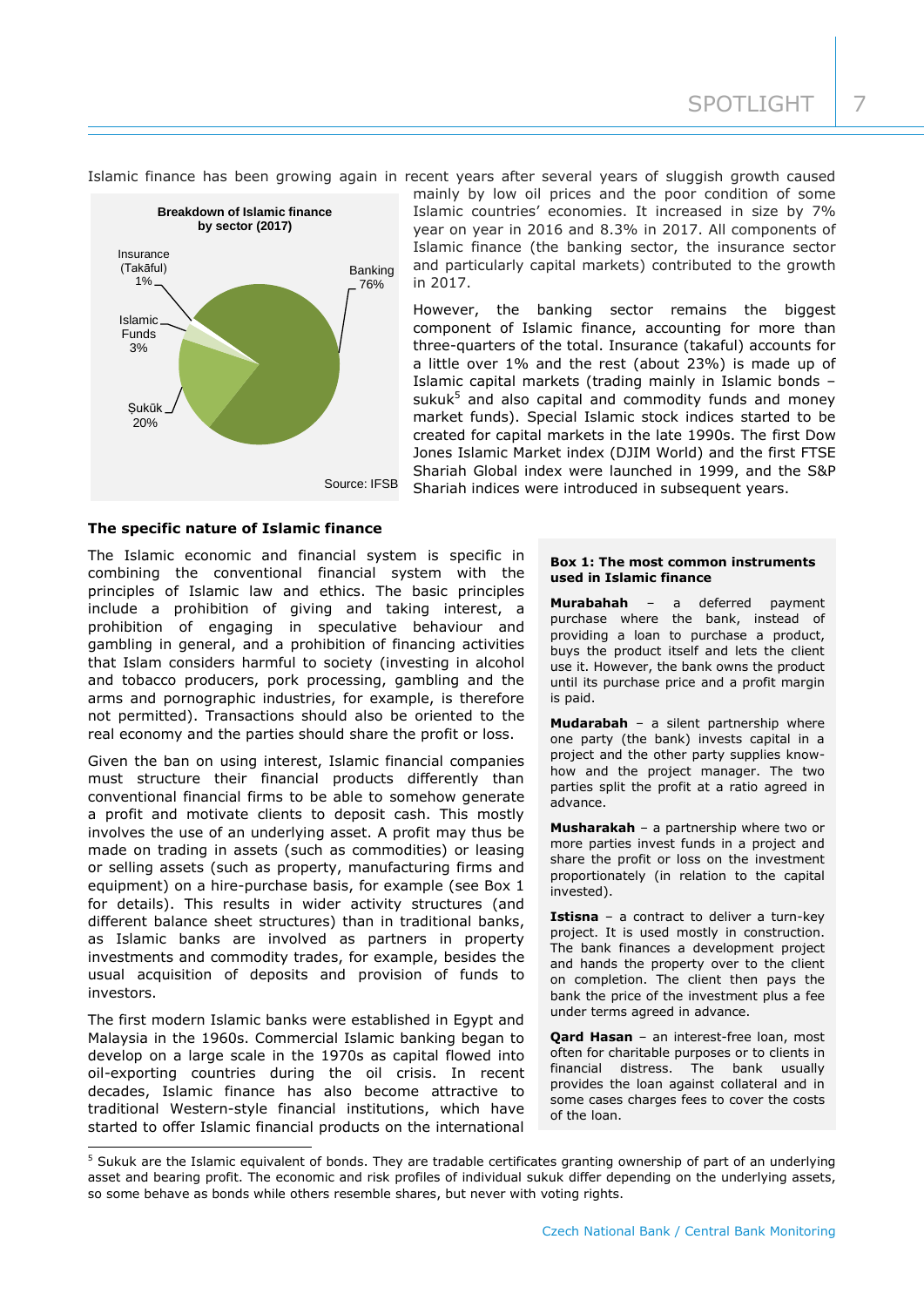Islamic financial market and, to a lesser extent, on Western markets.

Like the conventional financial system before it, Islamic finance is gradually being penetrated by modern financial technology in the form of, for example, partnerships with electronic payment transaction providers and virtual Islamic branches of conventional commercial banks. However, mobile banking still has a lower take-up than in conventional banking (38% among conventional banking customers versus 26% among Islamic banking customers in the GCC countries according to an EY survey).<sup>6</sup>

## **Insufficient standardisation**

A specific feature of Islamic financial institutions is that they are supervised by a board of experts (a Shari'ah Supervisory Board, SSB), which assesses the acceptability of transactions from the perspective of Islamic law. These boards are not governed by globally harmonised standards yet, and few external experts on Islamic law assess transactions internationally. The need for standardisation generally, and more external experts specifically, was laid bare by the scandal at the United Arab Emirates-based company Dana Gas, which in 2017 announced that its obligations (sukuk totalling USD 700 million) had been declared no longer Shari'ah-compliant by a UAE board of experts and that their redemption was therefore unenforceable. Investors are defending themselves in court in the UK, under whose legislation the sukuk were issued. Moreover, the interpretation of Islamic law can differ in countries where Islamic finance is not governed by law and where there is no centralised board (until 2016, only 12 countries had centralised boards of experts).

Another weak link of Islamic financial institutions is their low level of transparency and governance in general. Just 55% of these institutions publish financial reports and most are insufficiently transparent.

The institutions seeking global harmonisation of standards across Islamic financial institutions include the Accounting and Auditing Organisation for Islamic Financial Institutions (AAOIFI), which sets accounting standards for Islamic products, and the above-mentioned IFSB, which seeks to integrate global standards for insurance companies, banks and securities trading.

## **Financial condition and capital requirements**

As regards the resilience of the Islamic banking sector as a whole, most indicators of the soundness of Islamic banks meet the minimum international regulatory requirements. The global Islamic banking industry in fact fared better than traditional banks during the global financial crisis, because the ban on speculative transactions meant it was not exposed to risky trades. At present, it is no longer outperforming conventional banking in all aspects of stability. Nevertheless, Islamic banks are in increasingly better shape than European banks in terms of return on equity and efficiency ratios. The capitalisation of Islamic banks, though, is weaker than that of EU banks, and their non-performing loans ratio (or rather non-performing financing ratio, NPF) is also higher. Islamic banks are also increasingly exposed to exchange rate volatility in many countries. It should be noted, however that these average indicators of Islamic banks as a whole are a result of very different developments in different markets.



Like other commercial banks, Islamic banks are subject to liquidity management rules, including the Basel III rules. These rules require banks to hold a certain amount of high quality liquid assets (HQLA). Islamic banks usually hold this HQLA reserve in the form of high-quality tradable sukuk, whose volume on the market, however, is limited. The biggest challenge for Islamic banks as regards compliance with the capital rules is therefore a shortage of well-structured and easily transferable Shari'ah-compliant

-

<sup>&</sup>lt;sup>6</sup> [World Islamic Banking Competitiveness Report 2016](https://www.ey.com/Publication/vwLUAssets/ey-world-islamic-banking-competitiveness-report-2016/$FILE/ey-world-islamic-banking-competitiveness-report-2016.pdf) (EY, 2015).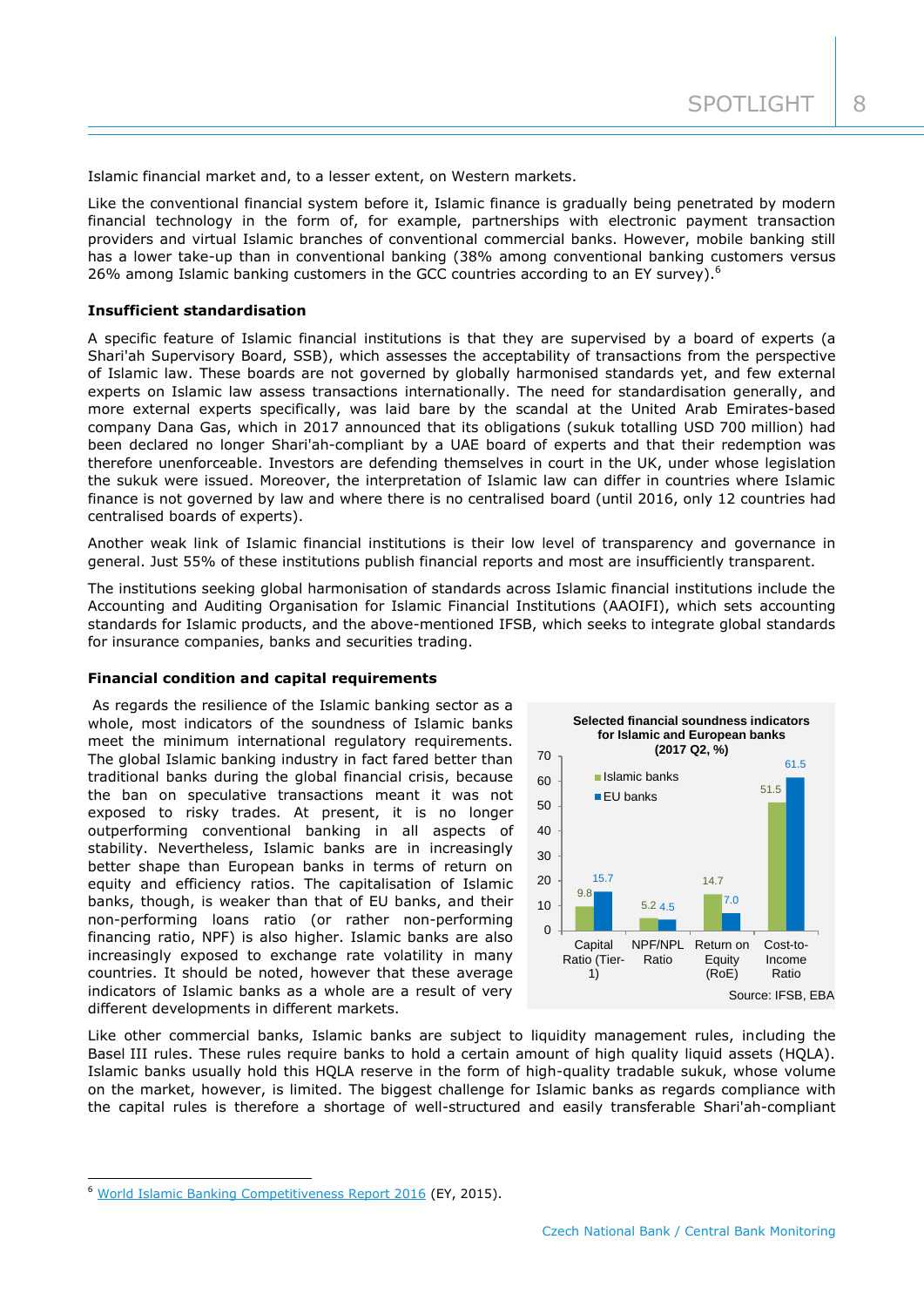instruments bearing sufficient returns. In addition, a lack of other suitable assets means that banks often hold sukuk to maturity, resulting in limited liquidity on the secondary market.<sup>7</sup>

Long-term sukuk are (like conventional bonds) issued by governments or corporations. Demand for government sukuk always exceeds supply several times over. Issuance of sukuk by GCC countries, which their governments are using to cover budget deficits caused by low oil prices, has increased in recent years. In addition, nine central banks of mostly Islamic countries in 2010 founded the International Islamic Liquidity Management Corporation (IILMC) to increase the supply of sukuk. The IILMC issues short-term dollar sukuk with maturities of up to one year, which have obtained a high rating from Standard & Poor's and which most regulatory authorities in the IILMC countries consider to be high quality capital for liquidity management purposes. The volume of sukuk issued by the IILMC has been gradually increasing – from USD 490 million in August 2013 to USD 3 billion at the end of 2017.

Another way of complying with the liquidity regulations besides holding sukuk is to use central bank facilities, for instance by depositing reserves on a central bank's account. However, central bank facilities are remunerated and so are inaccessible to Islamic banks.

To maintain Islamic banks' financial soundness and help them comply with liquidity requirements, central banks have therefore started to create specific Shari'ah-compliant products allowing Islamic banks to draw liquidity from central banks if needed. Several countries (Turkey, Indonesia and Pakistan, for example) allow the use of sukuk in open market operations ("Islamic repos"). The Bank of England (BoE) started to consider establishing a deposit facility suitable for Islamic banks back in 2015. Based on a survey of the instruments of nine central banks and subsequent consultation steps, it chose a "wakala fund<sup>"8</sup> as the most suitable instrument. A BoE subsidiary called the Bank of England Alternative Liquidity Facility (BEALF) will be established this year to house the fund.<sup>9</sup>

# **Conclusion**

-

The growing significance of Islamic finance in the financial sector – both globally and specifically in some countries – is creating an increasing need for single rules and processes. The financial soundness and stability of Islamic banks is of interest not only to their domestic jurisdictions, but also to the Western countries in which Islamic products are offered and to international institutions. It can be expected that, as Islamic financial products become more widely known and widely used, the pressure to align standards across the entire global banking sector will grow further and the responsibility and transparency of Islamic financial institutions will also increase.

<sup>9</sup> [https://www.bankofengland.co.uk/-/media/boe/files/markets/funding-for-lending/the-establishment-of-the-boe](https://www.bankofengland.co.uk/-/media/boe/files/markets/funding-for-lending/the-establishment-of-the-boe-alternative-liquidity-facility-bealf)[alternative-liquidity-facility-bealf](https://www.bankofengland.co.uk/-/media/boe/files/markets/funding-for-lending/the-establishment-of-the-boe-alternative-liquidity-facility-bealf)

 $<sup>7</sup>$  However, the Basel III rules take the limited flexibility of Islamic banks into account, allowing them to use a broader</sup> range of assets; see paragraph 68 of the BCBS document [https://www.bis.org/publ/bcbs238.pdf.](https://www.bis.org/publ/bcbs238.pdf)

 $8$  The wakala model will entail the central bank establishing a wakala fund constituted of suitable sukuk, also using cash if necessary, to achieve a rate of return close to the expected profit rate (EPR). The EPR may be the same as, or within a corridor of, the interest rate for conventional commercial banks (or may be entirely different). One example of the use of the wakala model is the situation where an Islamic bank deposits liquidity at a central bank, which then invests it in a wakala fund. The central bank returns the principal and any profit to the Islamic bank on maturity.